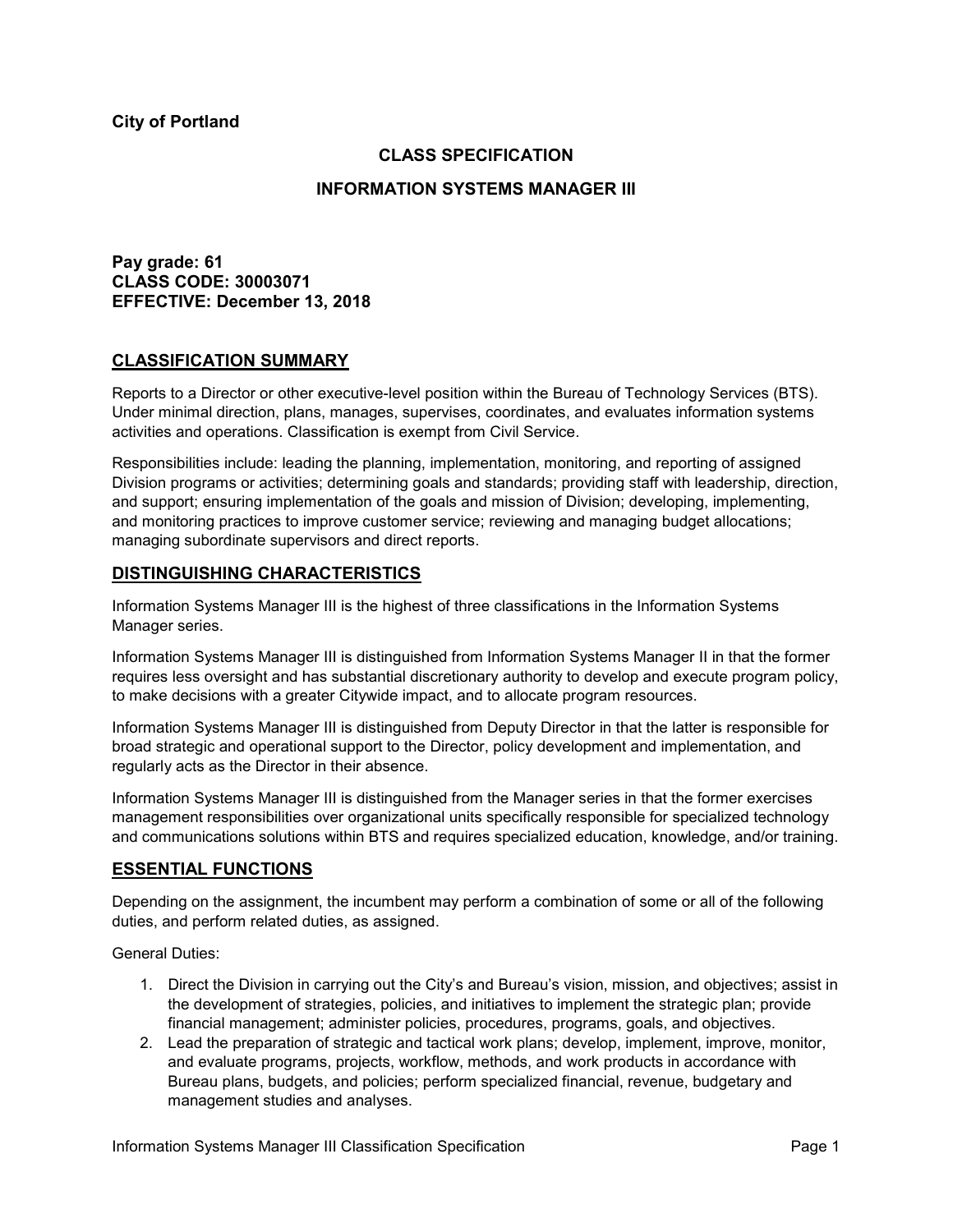- 3. Direct Division budget development and administration; forecast resources needed for staffing, equipment, materials, and supplies; manage Division budgets, including payroll, operating, and capital; monitor budget to actual revenues and expenditures and suggest mid-year or other adjustments; direct and oversee budget cost/benefit and resource requirement analyses.
- 4. Develop and establish performance requirements and personal development targets for staff; coach, train, and manage performance; monitor and provide coaching for improvement and development; evaluate performance and complete annual performance reviews.
- 5. Review and analyze relevant statutes, regulations, ordinances, and policies in terms of impact on Division and to ensure compliance.
- 6. Consult with City executives and management and legal staff on technological and communication capabilities to meet the City's goals and objectives.
- 7. Manage and direct the development, design, implementation, and evaluation of communication, application, and information technology and security programs, plans, processes, systems, and procedures.
- 8. Direct the development and implementation of Bureau standards; initiate changes to code, policy, and regulations related to the Division.
- 9. Work with subordinate managers and supervisors to implement improvements and efficiencies identified through working groups with Managers, Directors, and other high-level management.
- 10. Conduct analysis of programs and services to identify and formulate improvements and efficiencies, with a focus on Bureau-wide opportunities that will arise as staffing levels and workload change.
- 11. Provide leadership to attract, develop, and retain diverse, highly competent, service-oriented staff that support the City's and Bureau's mission, objectives, and service expectations; create and promote an equitable workplace that demonstrates an environment respectful of living and working in a multicultural society; ensure that employees are provided with guidance and opportunity to correct deficiencies, and appropriate discipline procedures are implemented.
- 12. Ensure information system and program security compliance with federal, state, local, and industry laws, regulations, rules, and policies.
- 13. Manage and oversee the planning, design, and implementation of information technology capital projects, ensuring consistency with City and Bureau/Office strategy, commitments, and goals; develop and monitor project scope, budget, and schedule; prepare cost estimates; manage resources, tasks, timelines, and deliverables; monitor, evaluate, and report on project status; coordinate with project stakeholders; lead organizational change management; oversee procurement and administration of contracts with vendors and consultants; and solve project integration and utilization issues and overseeing updates or changes.

## Specific Duties:

In addition to the General Duties, the incumbent may perform a combination of some or all of the following duties specific to the position.

- 1. Maintain the City's public safety radio and emergency dispatch, telecommunications, and video surveillance systems and network environments; resolve voice, radio, dispatch technology, and network support issues; engineer and maintain the City's communications systems and networks.
- 2. Develop and support Citywide and Bureau-/Office-specific business applications and services; advance e-government and e-commerce initiatives; provide Citywide application development, implementation, and support; engineer new technology solutions to meet specific needs; provide oversight of outsourced application development and services.

## **SUPERVISION RECEIVED AND EXERCISED**

The work of this classification is performed under minimal direction by a Director or other executive-level position. This position has significant discretion in carrying out the mission and goals of the Bureau.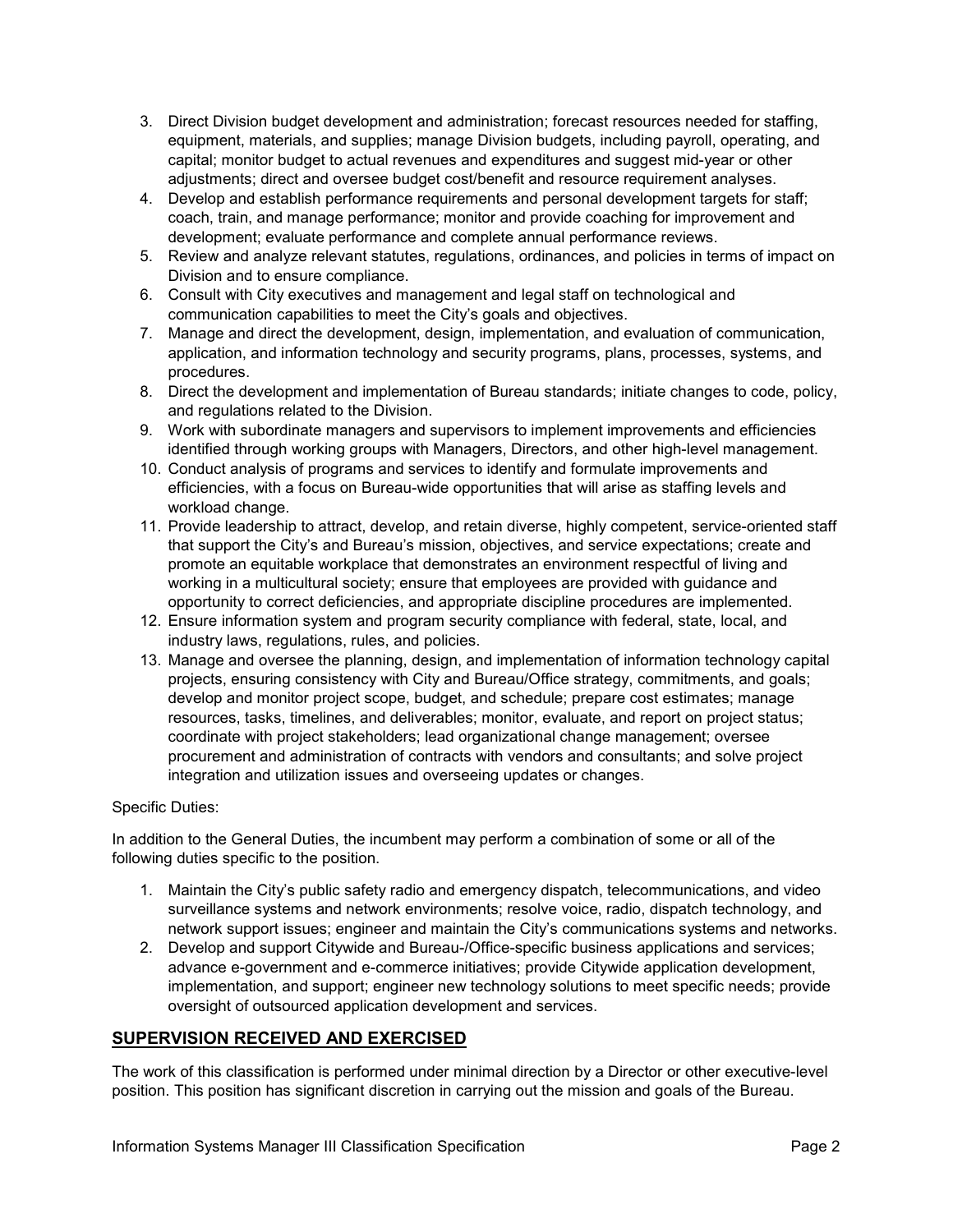Directly supervises a minimum of four (4) employees. May indirectly supervises staff assigned to subordinate supervisors.

# **KNOWLEDGE/SKILLS/ABILITIES REQUIRED**

- 1. Thorough knowledge of the principles and practices of leadership, operational and strategic planning, business communication, public administration, program evaluation, and budget preparation and administration, and fields related to the mission and purpose of the Bureau.
- 2. Thorough knowledge of principles of management, supervision, training, and performance evaluation.
- 3. Thorough knowledge of the principles, practices, and techniques for building and managing an information technology or communications operation to meets the needs of a multi-disciplined public agency.
- 4. Knowledge of relevant federal, state, and local laws, statutes, regulations, and ordinances, and the ability to analyze, interpret, explain, and apply them.
- 5. Thorough knowledge of principles, practices, and techniques of communications technology and/or information technology management, including application design, hardware and software applications, and equipment.
- 6. Knowledge of telecommunications system design and engineering, transmission protocols and standards, vendor roles and relationship, communications, video, and network engineering management, design and operational principles, practices, materials, costs construction techniques, regulations, standards, and equipment for certain positions.
- 7. Knowledge of project management methods, tools, and techniques, including project cost accounting, change management, and control.
- 8. Ability to manage functions and operations including personnel management, budget administration, and apply program practices to diverse and complex City services.
- 9. Ability to communicate effectively, both verbally and in writing; present information, proposals, and recommendations clearly and persuasively in public settings.
- 10. Ability to apply analytic and problem-solving skills to independently develop sound decisions, conclusions, and recommendations.
- 11. Ability to establish and maintain effective working relationships with those contacted in the course of work; demonstrate tact, diplomacy, and patience, and gain cooperation through discussion and collaboration.
- 12. Ability to manage a multicultural workforce, promote an equitable workplace environment, and apply equitable program practices to diverse and complex City services.
- 13. Ability to analyze customer business, communication, and information technology needs, identify alternative technological or communications approaches, and develop integrated, efficient, and cost-effective implementation plans.

## **MINIMUM QUALIFICATIONS REQUIRED**

Any combination of education and experience that is equivalent to the following minimum qualifications is acceptable.

**Education/Training**: Bachelor's degree from an accredited college or university with major course work in information technology, telecommunications, computer science, engineering, or related field;

AND

**Experience**: Ten (10) years of progressively responsible information management or communications systems experience, including five (5) years in a supervisory role.

#### **Special Requirements and/or Qualifications:**